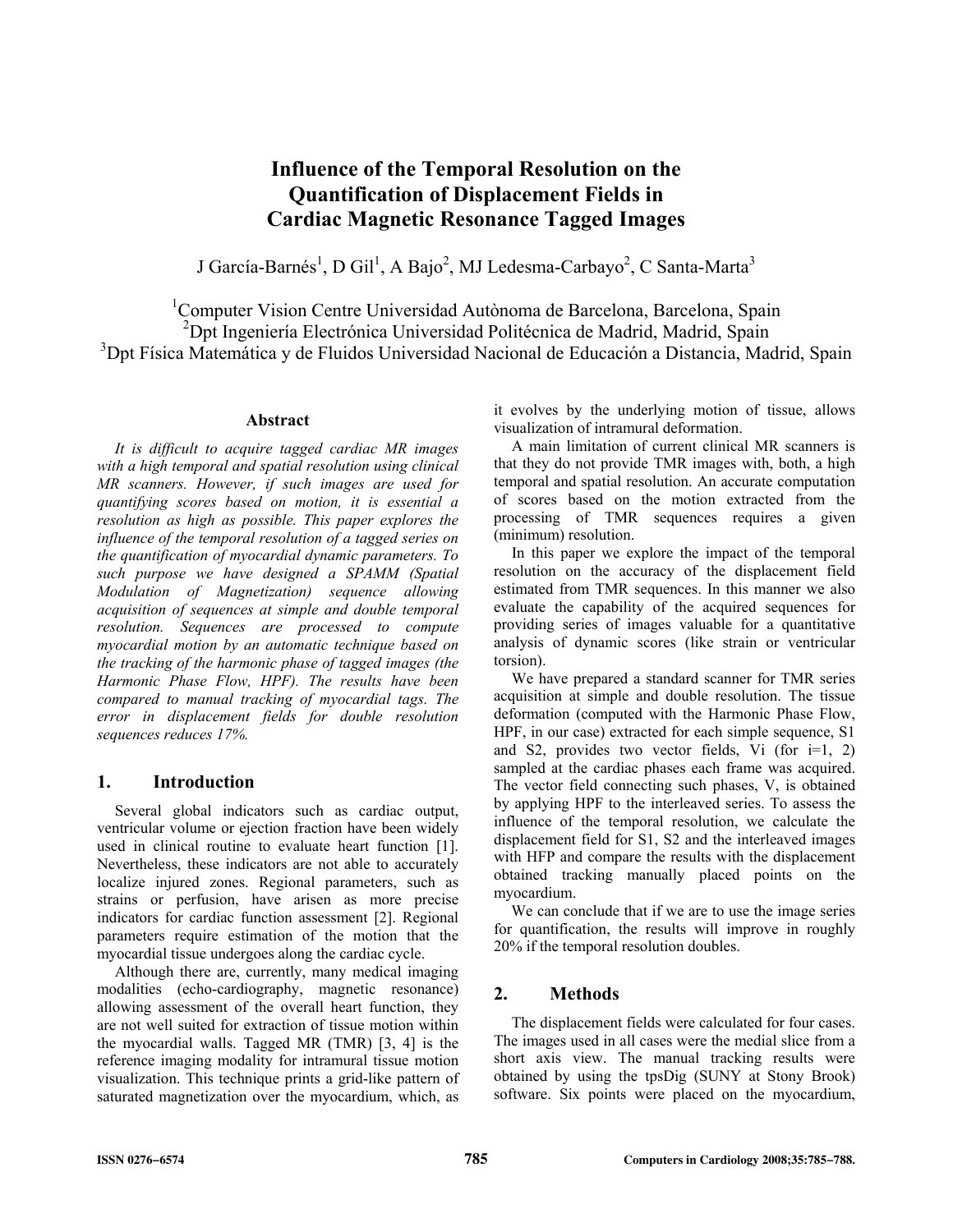approximately on the centre of each AHA segment (fig 1.). The same points displacements were extracted from the matrices computed with the Harmonic Phase Flow.



*Figure 1 .Manually placed points following the AHA segments* 

The quadratic error provides our quality measure for quantifying the influence of temporal resolution. It is calculated considering the manually obtained displacements as the golden standard.

#### **Double Acquisition of TMR Sequences**

Our images are acquired in a Philips Intera 1.5 T scanner (Philips Medical Systems, The Netherlands), with a SPAMM prepared Turbo Field Echo sequence. The Standard temporal resolution is 13 phases for 80 bpm and the acquisition time is 1'12". This sequence has been prepared by the authors, it is synchronized with both the electrocardiogram and the respiration, and the images are acquired while the patient is breathing freely.

The sequence main parameters are: matrix  $= 192*192$ (phase\*frequency), 4 NSA, rectangular FOV = 100%, acquisition percentage =  $100\%$ , TE = 1.9 ms, TR = shortest (5.5 ms for 80 bpm), flip angle =  $13^{\circ}$ , turbo  $factor = 8$ , slice thickness = 8 mm, orthogonal grid lines  $spacing = 8$  mm, respiratory synchronization = gating.

To double this temporal resolution a second series of images is acquired, but introducing a time shift between the first frame and the triggering signal. The time shift corresponds to half of the spacing time between two consecutive frames. We interleave these two acquisitions S1 and S2, and obtain a new series that doubles the temporal resolution of the individual ones, halving the temporal gap between frames.

#### **Harmonic Phase Flow Motion Tracking**

There are many techniques (such as FindTags [5] in spatial domain or HARP [6] in Fourier space) addressing computation of LV motion from TMR images. In this paper we use the Harmonic Phase Flow (HPF) method developed by the authors in [7] because it overcomes some of the problems of the above standard techniques:

• It tracks motion at advance stages of the systolic cycle (like HARP).

- It provides continuous vector fields on the image domain.
- It handles local deformation of tissue.



*Figure 2. Given an incoming tagged frame a), two Gabor filter banks are applied to it, leading to a couple of complex images. The wraped version of their phase is shown in b) and d), while their amplitudes in c) and e).* 

Let  $\{I^t(x,y)\}_{t=0}^T$  denote a TMR sequence (fig.2 a)) and  $V^t(x, y)$  the vector field matching frames at times *t* and *t+1*. The HPF estimation of such vector proceeds in two stages: extraction of a representation space capturing local deformations and feature tracking within a variational framework.

The representation space is two dimensional (see fig.2 b) and d)) and is obtained by assigning to each point the maximum response of two Gabor filter banks (one for each tag direction). The Gabor filters are centered around the main frequency of tags and tuned for each myocardial cut (base and apex). The complex images in the representation space will be noted by  $(I^t, I^t)$  and their phase and amplitude by  $\Phi_k$  and  $\Lambda_k$ , respectively. On one hand, it can be shown [6] that  $\Phi_k$  (fig.2 b) and d)) is a material property of the tissue that remains constant along the cardiac cycle. Since the brightness constancy constrain is met, classical optical flow [8] can be applied two track both phases. On the other hand,  $\Lambda_k$  (fig.2 b) and d)) provides a measure of the reliability of the phase values detected by the Gabor filter banks.

The variational framework we propose regularizes the deformation field at areas where  $\Lambda_k$  drops. The searched vector field,  $V(x,y) = (\mathbf{U}(x,y), \mathbf{\Psi}(x,y))$  should minimize the energy:

$$
\underbrace{\int (1 - (\alpha_1 + \alpha_2)/2)^2 \varepsilon_{reg}^2}_{\text{Regularity}} + \underbrace{\int [\alpha_1^2 \varepsilon_1^2 + \alpha_2^2 \varepsilon_2^2]}_{\text{Matching}}
$$
\n(1)

where the matching and the regularizing terms are defined as: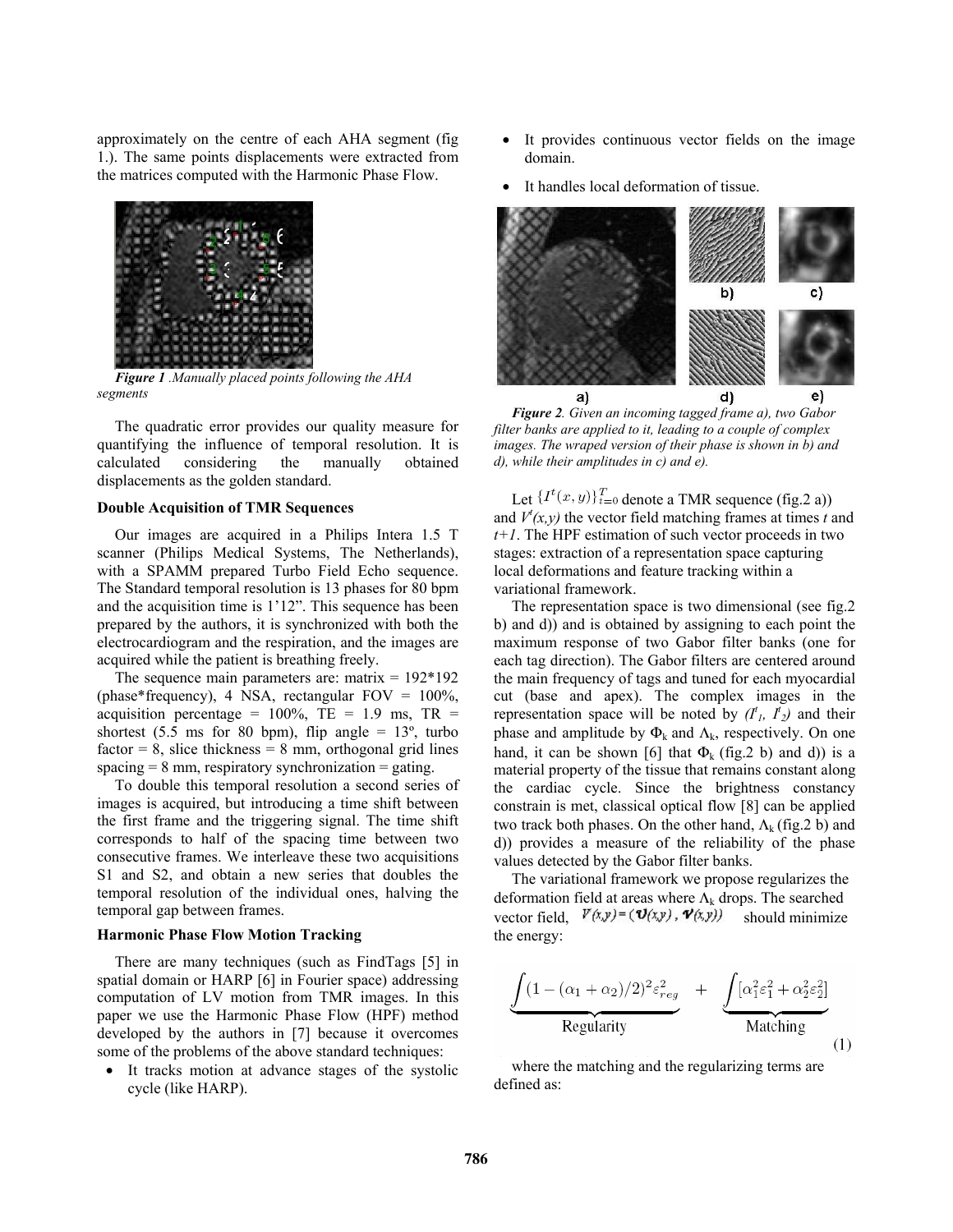$$
\varepsilon_k = \Phi_{kx} \mathcal{U} + \Phi_{ky} \mathcal{V} + \Phi_{kt}
$$

$$
\varepsilon_{reg} = ||\nabla V||^2 = ||\nabla \mathcal{U}||^2 + ||\nabla \mathcal{V}||^2
$$

For  $\Phi_{kx} \Phi_{ky} \Phi_{kt}$  the partial derivatives of the *k*-essim phase  $\Phi_k$  and the weighting functions  $\alpha_k$ 's given by the amplitudes:

$$
\alpha_k = \frac{|\Lambda_k|}{max(|\Lambda_k|)}
$$

The solution to the Euler Lagrange equations associated to the functional (1) is obtained by solving the gradient descent scheme:

$$
\partial \mathcal{U}^t / \partial t(x, y) =
$$
  
 
$$
-[(\Phi_x g \Phi_x) \mathcal{U}^t(x, y) + (\Phi_x g \Phi_y) \mathcal{V}^t(x, y) + \Phi_x g \Phi_t
$$
  
 
$$
- (1 - \alpha)^2 \Delta \mathcal{U}^t(x, y) + 2(1 - \alpha) \langle \nabla \alpha, \nabla \mathcal{U}^t(x, y) \rangle]
$$
  
\n
$$
\partial \mathcal{V}^t / \partial t(x, y) =
$$
  
\n
$$
-[(\Phi_x g \Phi_y) \mathcal{U}^t(x, y) + (\Phi_y g \Phi_y) \mathcal{V}^t(x, y) + \Phi_y g \Phi_t
$$
  
\n
$$
- (1 - \alpha)^2 \Delta \mathcal{V}^t(x, y) + 2(1 - \alpha) \langle \nabla \alpha, \nabla \mathcal{V}^t(x, y) \rangle]
$$

where  $\langle \cdot, \cdot \rangle$  denotes the scalar product ,  $\nabla$  and  $\Delta$  stand for the gradient and Laplacian operators and  $g = diag$  $(\alpha_1^2, \alpha_2^2)$ .

The solution to eq. (2) gives our Harmonic Phase Flow. In [7] we prove that it reaches sub-pixel precision in experimental data. Two instances, for basal and apical views, of its performance are shown in figure 3.



*Figure 3. The resultant Harmonic Phase Flow over two analyzed tagged frames, belonging to base a) and apex b).* 

# **3. Results**

The table below shows the mean quadratic error between the HFP and the manually obtained displacements for each point and for the double (Mean 2 Res) and simple (Mean 1 Res) temporal resolution series.

The mean is calculated using the four sets of images available. The points are numbered as in figure 1.

| Point $#$ | Mean 2 | Mean 1 | Ratio |
|-----------|--------|--------|-------|
|           | Res    | Res    | D/S   |
|           | 1,16   | 1,22   | 0,96  |
|           | 1,25   | 1,06   | 1,18  |
|           | 0,50   | 0,84   | 0,59  |
|           | 1,09   | 1,92   | 0,57  |
|           | 0,80   | 0,97   | 0,82  |
|           | 1.24   | 1.18   | 1,05  |

For points number 2 and 6 the error between the manual and HFP displacements is slightly larger for the double temporal resolution series. For points number 1, 3, 4 and 5 the error is less for the double resolution series.

The quadratic error takes very different values for the diverse segments. Calculating the mean for the quadratic errors for all the segments, we obtain that it is 17% smaller for the interleaved sequence than for S1 or S2 when processed independently.

| Point $#$ | Mean<br>Res | Mean<br><b>Res</b> | Ratio |
|-----------|-------------|--------------------|-------|
| all       | 00          | 20                 | 83    |

# **4. Discussion and conclusions**

We can conclude that it is important to optimize the MR acquisition sequences in order to obtain the maximum temporal resolution possible for the scanner, if such images are to be used for calculating parameters. In this work we have compared the influence of the temporal resolution for calculating the displacement of some points along a cardiac cycle time. We considered the manually tracked points as the gold standard and compared their displacements with the ones calculated using the HPF method.

The overall result is that the displacements calculated using a double temporal resolution series are 17% better than using a single temporal resolution one. We want to mark the difference between the error for points 2 and 6, which are placed symmetrically on the upper part of the short axis view, and the rest of the points. We can see that the segments move in a different fashion and it affects the parameters quantified from them. We think it is worth to assess the influence of the temporal resolution evaluating other parameters like circumferential or radial strain and analyze the results segment by segment.